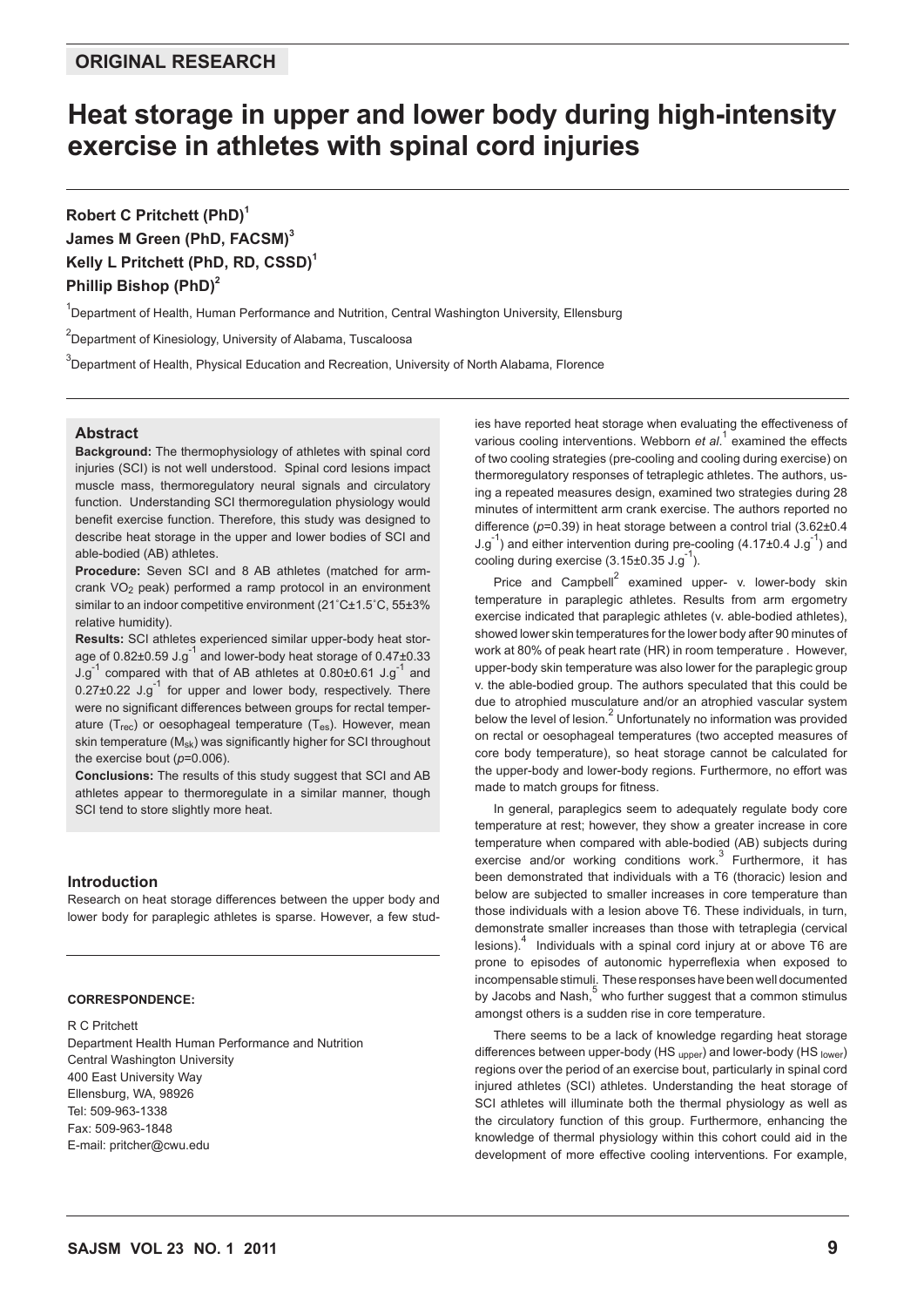the lower skin temperatures in SCI participants reported by Price *et al*. 6 may reflect a higher core temperature and reduced cutaneous vasodilatation, suggesting less effectiveness of skin cooling. A reduction in skin cooling has recently been noted by Pritchett *et*  al.,<sup>7</sup> where the authors highlighted a decrease in sweat response among participants with SCI, which led to a decreased ability to thermoregulate. This study therefore proposes to describe the heat storage dynamics over the course of a ~35-minute graded exercise bout under simulated gymnasium playing conditions (20˚C±1˚C; 45 - 65±0.1% relative humidity) in both SCI and AB participants.

# **Method**

## **Participants**

Fifteen volunteers gave their informed consent to participate in this investigation, which had received approval by the University of Alabama Institutional Review Committee. The group was comprised of 7 paraplegic athletes (SCI) and 8 AB upper-body trained athletes (see Table I).

AB athletes were wheelchair basketball team members absent of SCI (*N*=4), and the remainder (*N*=4) were from the university swimming team.

Based on an alpha level of 0.05 an effect size of 1.0, a SD of 0.5 Jxg-1 for heat storage, and a power of 0.80, an *a priori* power analysis indicated 7 subjects would be needed.

## **Exercise tests**

Participants visited the laboratory on two separate occasions. On the first occasion, volunteers performed an incremental arm-crank exercise (ACE) test to determine VO<sub>2</sub> peak with gas exchange indices collected using a Vacumed Vista mini cpx metabolic measurement system (Vacumed, Vista, CA). This involved two 5-minute submaximal exercise stages of arm-crank exercise (30 W and 50 W) separated by 1 minute of passive recovery.<sup>9</sup> Once the two submaximal ACE stages and a rest stage had been completed, volunteers exercised to volitional exhaustion at a ramp rate of 20 W every 2 minutes from an initial level of 110 W. All tests were conducted on a cycle ergometer (Monark 850E, Varberg, Sweden) adapted for upper-body exercise. Participants were instructed to maintain at least 50 rev.  $min^{-1}$  throughout the test. For the second laboratory visit the exercise test consisted of multiple stages, beginning at a workload of 35 W. Resistance of each stage was held constant for 7 minutes. At the end of each stage, participants had a 1-minute passive recovery. The workload of each stage increased by 35 W, until such time that heat production exceeded heat dissipation as evidenced by a sudden increase in the time-slope of the Tes. The increase in Tes was identified as critical when it was greater than  $0.2^{\circ}C^{-1}$  per minute.<sup>10</sup> Temperature measures were conducted during the second laboratory visit only.

### **Temperature measures**

On arrival at the laboratory for the incremental test, thermocouples (Physitemp Instruments INC., Clifton, NJ, USA) were positioned for measurement of rectal (T<sub>rec</sub>) and oesophageal temperatures (T<sub>es</sub>). The oesophageal thermocouple was inserted with the following procedure. The inside of the nose of the subject was swabbed with a mild anaesthetic jelly (7.5% Benzocaine), and a light covering of jelly was also placed on the distal end of the thermistor. A single spray of a topical anaesthetic (Cetacaine, 14% Benzocaine, Cetylite Ind., Pennsauken, NJ USA) was sprayed on the back of the throat. After 2 minutes, the volunteers advanced the oesophageal probe through the nose and to the pharynx. At this point the probe was withdrawn slightly, and the volunteer was then requested to drink water through a right-angle straw and at the same time the probe was advanced into the oesophagus to a length of one-fourth of the volunteer's supine height and then taped to the nose and across the shoulder.<sup>11</sup> A flexible rectal thermocouple  $(T_{rec})$  probe was self-inserted ~8 cm beyond the anal sphincter. The rectal probe was securely taped, and

**TABLE I. Anthropometric and physiological measurements (means±SD) for able-bodied (AB) and spinal cord injured (SCI) participants (level of lesion and completeness of injury presented for SCI)**

|                |                                               |                | $SCI(N=7)$     |                             |                                               |                  |                | $AB(N=8)$      |                |                |                                  |                  |  |
|----------------|-----------------------------------------------|----------------|----------------|-----------------------------|-----------------------------------------------|------------------|----------------|----------------|----------------|----------------|----------------------------------|------------------|--|
| Subject        | Age                                           | Height<br>(cm) | Weight<br>(kg) | Injury<br>level             | VO <sub>2</sub><br>peak <sub>1</sub><br>l.min | Body fat<br>(% ) | Subject        | Age            | Height<br>(cm) | Weight<br>(kg) | VO <sub>2</sub><br>peak<br>l.min | Body fat<br>(% ) |  |
| 1              | 23                                            | 170            | 60.0           | T12/L1                      | 2.06                                          | 25               | $\mathbf{1}$   | 21             | 185            | 73.0           | 3.20                             | 14               |  |
| $\overline{2}$ | 31                                            | 174            | 44.5           | T5 Com-<br>plete            | 2.02                                          | 36               | $\overline{2}$ | 29             | 179            | 77.0           | 2.90                             | 12               |  |
| 3              | 23                                            | 189            | 65.8           | T11<br>Complete             | 2.89                                          | 10               | $\mathfrak{Z}$ | 23             | 198            | 93.0           | 4.10                             | 16               |  |
| $\overline{4}$ | 19                                            | 174            | 57.0           | T <sub>12</sub><br>Complete | 1.95                                          | 12               | $\overline{4}$ | 28             | 165            | 70.0           | 2.38                             | 23               |  |
| 5              | 26                                            | 172            | 54.4           | T6 In-<br>complete          | 2.93                                          | 13               | 5              | 23             | 152            | 69.0           | 1.98                             | 32               |  |
| $6\phantom{1}$ | 20                                            | 157            | 44.4           | T3 Com-<br>plete            | 1.81                                          | 18               | $6\phantom{1}$ | 38             | 155            | 64.0           | 2.04                             | 20               |  |
| $\overline{7}$ | 26                                            | 176            | 51.0           | T <sub>11</sub><br>Complete | 2.60                                          | 27               | $\overline{7}$ | 24             | 160            | 66.0           | 2.50                             | 25               |  |
|                |                                               |                |                |                             |                                               |                  | 8              | 38             | 153            | 48.0           | 1.90                             | 13               |  |
| Mean $\pm$     | 24                                            | 173            | $53.9*$        |                             | 2.3                                           | 20               |                | 28             | 168            | 70.0           | 2.60                             | 19               |  |
| <b>SD</b>      | $\overline{4}$                                | $9\,$          | 7.9            |                             | 0.5                                           | 10               |                | $\overline{7}$ | 17             | 12.7           | 0.80                             | $\overline{7}$   |  |
|                | * SCI significantly different to AB (p<0.05). |                |                |                             |                                               |                  |                |                |                |                |                                  |                  |  |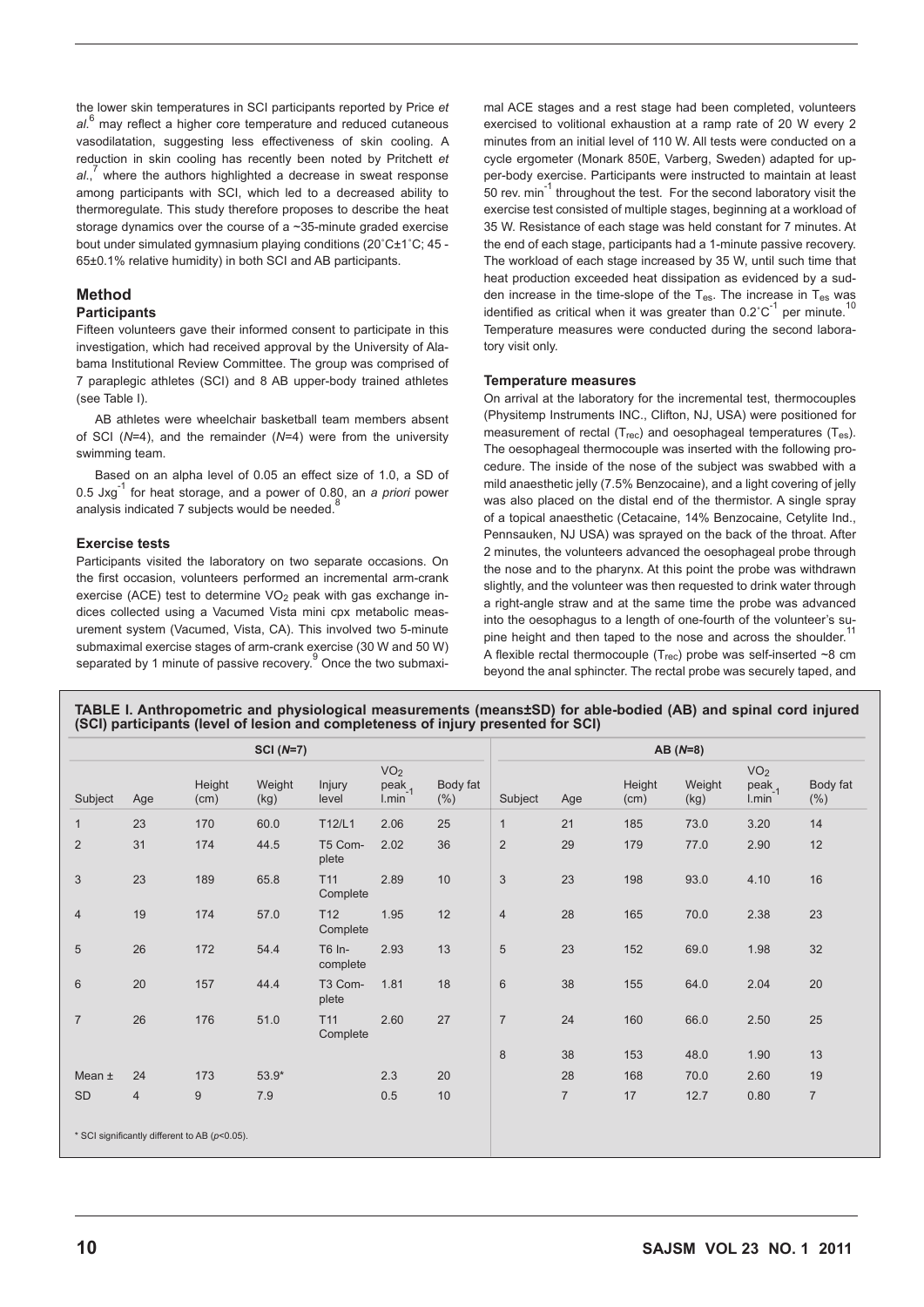the thermocouple wire was passed over the back of the wheelchair to minimise interference with arm cranking.

Skin temperature (T<sub>sk</sub>) was continuously monitored from thermocouples placed at the following sites: forehead, forearm, upper arm, back, chest, thigh and calf. Thermocouples were attached to the skin using adhesive tape, cut around the head of the thermocouple, which held thermocouples in place without adding insulation.

Heat storage was calculated from the formula by Havenith *et al*. 12 Heat storage for the upper-body region was calculated using ∆T<sub>es</sub> and ∆Tsk by tabulating the weighted mean skin temperature between forearm (20%), back (40%) and chest (40%). Lower-body heat storage was calculated using ∆T<sub>rec</sub> and ∆T<sub>sk</sub>, which was calculated using the mean skin temperature (thigh 70% and calf 30%) from the formula of Ramanathan.<sup>13</sup> Heat storage for each region was calculated where:

Heat storage = (0.8 $\triangle T_{\text{rec}}$  or T<sub>es</sub> + 0.2 $\triangle T_{\text{skin}}$ ) x C<sub>b</sub>, where C<sub>b</sub> is the specific heat capacity of body tissue (3.49J x  $g^{-1}$  x  $^{\circ}$ C<sup>-1</sup>).

#### **Statistical analysis**

Heat storage for the upper body (HS<sub>upper</sub>) and heat storage for the lower body (HS<sub>lower</sub>) were compared using paired *t*-tests. Level of significance was set at alpha≤0.05. A one-way analysis of variance was used to compare the difference between SCI athletes and matched AB athletes. Furthermore, to allow for a depletion of subjects due to differentiated termination time, a harmonic mean was calculated and analysis over time using a repeated measures ANOVA with a Bonferroni *post hoc* test employed where necessary.

#### **Results**

Descriptive statistics (means and standard deviations) for SCI and AB are presented in Table I. There was no difference in absolute VO2 peak, stature and age. However, body mass was significantly different between groups (*p*=0.03). AB athletes were matched to SCI athletes based on activity status,  $VO<sub>2</sub>$  peak, with 3 of the 8 AB being active participants in college wheelchair basketball. Thermoregulatory responses during exercise for SCI and AB were compared and presented graphically. There was no significant difference (*p*=0.06) in Tes between SCI (38.0±0.2˚C) and AB (37.6±0.4˚C) (Fig. 1). However, it was noted that there was a greater increase in T<sub>es</sub> for SCI within the last two stages of the exercise bout.  $T_{rec}$  (Fig. 2) for both groups were similar with no statistical difference between groups (*p*>0.05). Figures are reported with the sample size, as the increasing intensity lead to a depleted sample size as individual termination points were reached. One subject (T3 lesion level) completed two stages, and was matched with an AB subject that completed two stages. Only two subjects could not complete the final stage (90 W). Data are presented for all stages that more than 70% of the subjects completed. Analysis of variance indicated that mean skin temperature for the lower body (M<sub>sk</sub>) (Fig. 4) for SCI subjects was significantly higher than for AB throughout the exercise bout (*p*=0.006). However, mean skin temperature for the upper body (Fig. 3) was significantly different than for the first (30 W) stage (SCI: 35.2±0.9˚C, AB: 33.4±0.8˚C) and second stage (50 W) (SCI: 33.4±0.9˚C, AB: 33.7±1.0˚C). However, for the last two stages, there were no significant differences detected between groups. There was no significant difference observed between upper body and lower body for heat storage between SCI and AB athletes (*p*=0.38, Fig. 5). Furthermore, it is interesting to note that there was a significant difference observed between HS<sub>upper</sub> and HSlower body for SCI (0.82±0.59 J.g-1 and 0.47±0.33 J.g-1) (*p*=0.04) and also for AB (0.80±0.61 J.g<sup>-1</sup> and 0.27±0.22 J.g<sup>-1</sup>) ( $p=0.03$ ). Heat storage for SCI and AB per stage for both upper and lower body are



during incremental exercise for arm-crank ergometry. Sample *Fig. 1. Oesophageal temperature (T***es***) for SCI and AB athletes size (***N***) is given for each stage that was completed.*



*Fig. 2. Rectal temperature (T***rec***) for SCI wheelchair athletes and AB controls during incremental exercise for arm-crank ergometry. Sample size (***N***) is given for each stage that was accomplished.*



*Fig. 3. Upper body mean skin temperatures (M<sub>sk-upper</sub>) for SCI wheelchair athletes and AB controls during incremental exercise for arm-crank ergometry. Sample size (***N***) is given for each*  stage that was accomplished.

presented in Figs 6 A and B, respectively. There was no significant difference for HS between stages for either group.

#### **Discussion**

The current study was undertaken in a common mild environment (simulation of a typical wheelchair basketball playing environment) under exercise conditions that were intended to simulate the duration and intensity of a typical competition half. Our intent was to maintain high ecological validity throughout the investigation in order to make the results of this study inferable to an active SCI population par-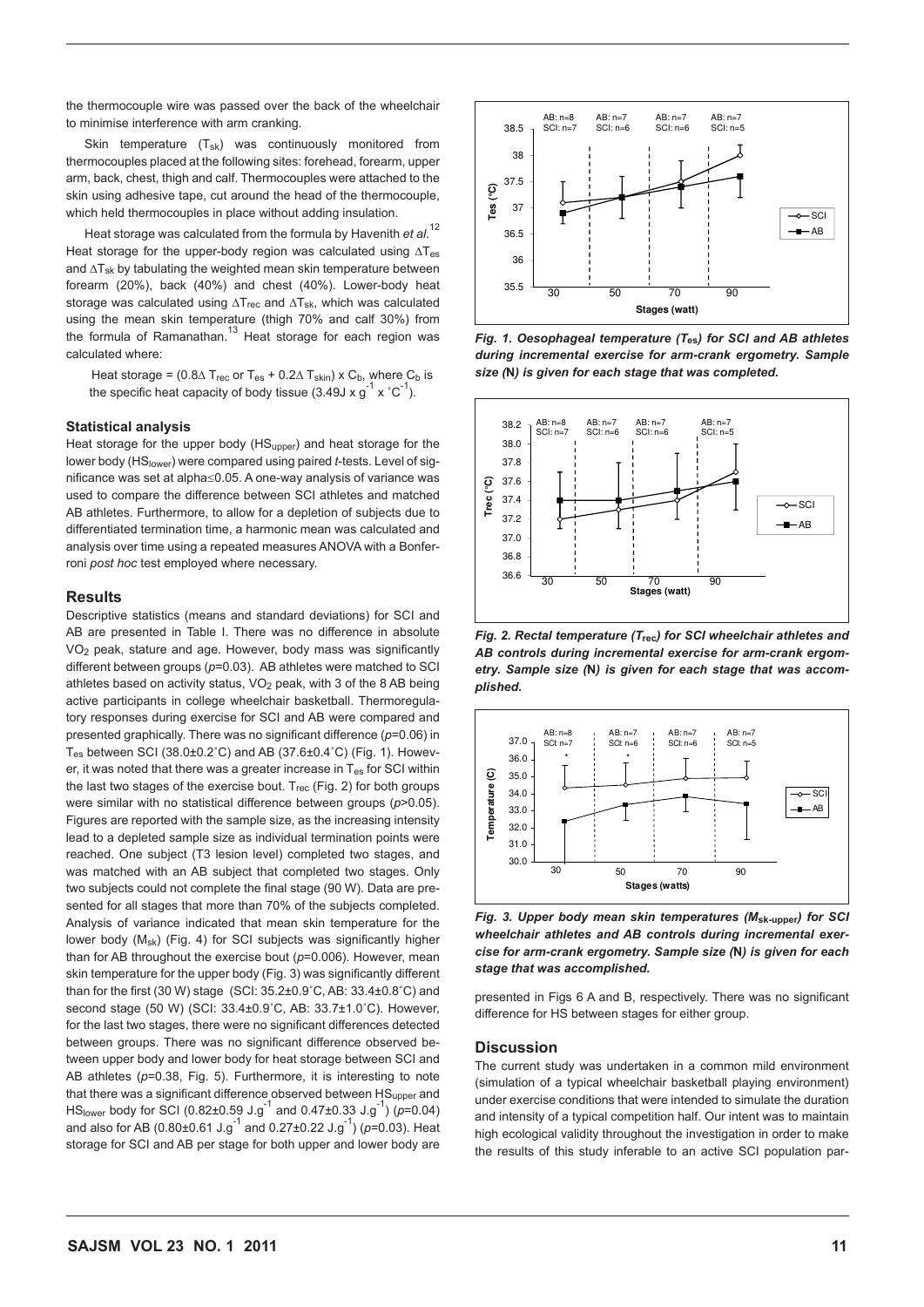

*Fig. 4. Lower body mean skin temperature (M***sk-lower***) for SCI*  wheelchair athletes and AB controls during incremental exer*cise for arm-crank ergometry. Sample size (*N*) is given for each stage that was accomplished.*



*Fig. 5. Mean heat storage for SCI wheelchair athletes and AB controls during incremental exercise for arm-crank ergometry.*

taking in wheelchair sports. It has been stated that individuals with SCI have a compromised ability to thermoregulate, which can lead<br>to magnified risk of thermal injury.<sup>14</sup> The purpose of this paper was to add to the understanding of the thermophysiology of heat storage in SCI athletes.

All subjects were matched based on fitness. Three AB subjects had experienced training identical to the SCI group participating on the same wheelchair basketball team and swimming teams (absolute VO2 peak is presented in Table I). Buresh *et al*. 15 suggested body mass and heat storage in AB athletes are significantly correlated. However, it is difficult to match these two populations (SCI and AB) for body mass.

As heat storage is a composite of both core temperature and skin temperature changes, for this study heat storage was compared between upper and lower body. There were lower heat storage values for the lower body compared with the upper body for both groups. However, there was no significant difference between groups. Reduced heat storage for the lower body might have been due to the lack of muscular contraction in the lower body. Therefore, there was little metabolic heat production.  $HS<sub>lower</sub>$  was comprised of  $T<sub>rec</sub>$  and Msk (calf and thigh). There was no significant difference in the change in T<sub>rec</sub> between the SCI and AB groups. This could account for little differences detected between the two populations. Both groups also demonstrated little difference for HSupper. Greater HS for the upper body observed for both groups might have been due to the nature of the exercise mode. It could also be speculated that due to the SCI athletes having a greater sweat response above their level of lesion. It has been demonstrated that at rest SCI athletes have warmer skin temperature, which enables an earlier onset of sweating, and



**stages (watts)**

*Fig. 6. Heat storage per stage for SCI wheelchair athletes (A) and AB controls (B) during incremental exercise for arm-crank er-*Fig. 6. *gometry. Sample size (***N***) of athletes that completed the stage.*

therefore earlier skin cooling when compared with AB athletes.<sup>16</sup> This upper-body adaptation to an impaired thermoregulatory ability might help compensate for the lower body inability to dissipate stored heat.

 $M_{sk}$  temperature (Fig. 3) for the upper body was higher than the lower-body skin temperature in SCI. Also, SCI experienced higher mean skin temperature in both the upper and lower body than did the AB. This is in accordance with Fitzgerald *et al*., 17 who noted that volunteers with SCI who performed prolonged exercise at 24 - 25˚C experienced an increase of ~0.7˚C (in core temperature). It was suggested that the increase in M<sub>sk</sub> was due to heat being generated from the working muscles, which was then transferred to the skin. Heat from the insensate skin would not be able to be dissipated, thus this would result in an increase in skin temperature.

One of the more extensively compiled research composites is that of sweat response between AB and SCI individuals and between different levels of SCI.  $3,4,18$  A reduction in whole-body sweating leads to greater increase in core temperature at rest, and a greater drive for sweating for a given environmental temperature.19,20 The current investigation reported slightly elevated T<sub>es</sub> for SCI athletes initially (37.1±0.4˚C) compared with AB (36.9±0.2˚C). Similar responses were recorded for  $T_{rec}$  (SCI = 37.2±0.5°C and AB = 37.4±0.3°C). However, it could be noted that the fluctuation in  $T_{es}$  and  $T_{rec}$  could quite possibly be due to circadian variation or day-to-day variations. Trec was late to increase in the SCI athletes, only showing increase in the last two stages. This could possibly be due to a lag time experienced in Trec measures, where rectal temperature measures have been shown to respond more slowly.